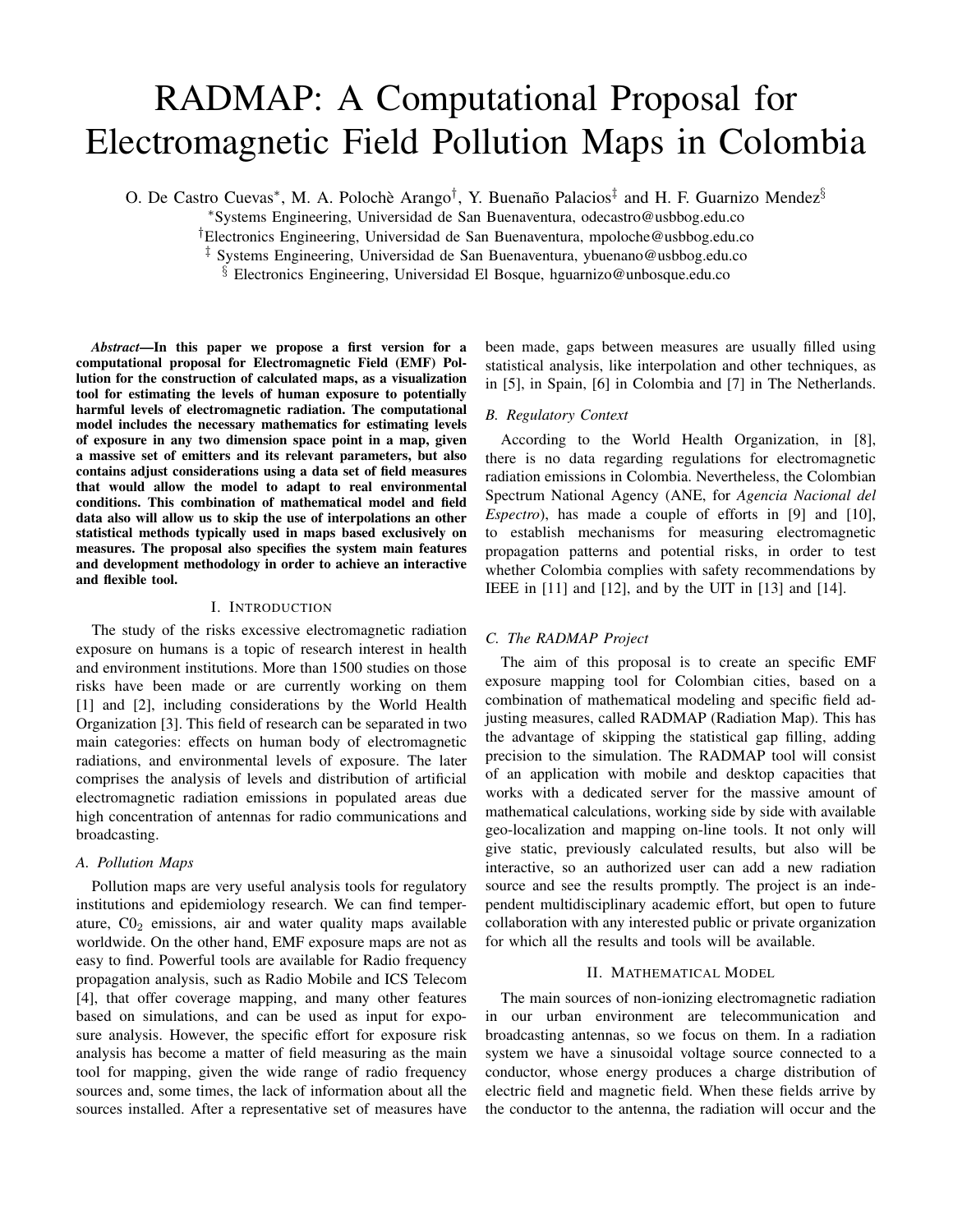

Fig. 1. Radiation pattern example.

electric field and the magnetic field propagate through the air. In this propagation by the antenna, three relevant parameters are important to analyze:

- Directivity
- Radiation Pattern
- Bandwidth

These parameter are the key to determine how much energy an antenna can irradiate and where in space that energy is sent to by a single antenna. Figure 1 is an example of radiation pattern, showing the directivity and distribution of irradiated energy. From this parameters we can compute the transferred energy per area unit, power density or Poynting vector that is defined like 1.

$$
\vec{P} = \vec{E} \times \vec{H} = \frac{P_t}{4\pi d^2} \tag{1}
$$

Where 1 E is electric field intensity in  $V/m$ , and H is magnetic field intensity in  $A/m$  [15]. This power density can also be calculated for any point in space too, in terms of power and distance, where  $P_t$  is the antenna terminal power, d is the distance between the antenna and the desired point, and  $P$  is the power density expressed in  $W/m^2$  [16].

In this work we will deal with multiple antenna types, so, to analyze a specific antenna in an area depends heavily on characterization measures of magnetic and electric field at place of observation with equipments of radio-frequency exposimeters, but, the big problem are the multiple contributions of energy by the antennas in an urban area. So, additionally to the measurements of field or power density, is necessary works in a model to found how is the variation of energy by different antennas at one specific point of the space, and estimated the contributions of each antenna around it.

# *A. Propagation Model by Path Loss*

When the signal is propagate at the space by the antenna, attending its directivity and radiation pattern, a average signal level can be received and measured at a specific location

TABLE I ELECTROMAGNETIC SPECTRUM AREAS

| Region            | Sub-region            | <b>Frequency</b> | Wavelength       |
|-------------------|-----------------------|------------------|------------------|
| Radio             | <b>High Frequency</b> | 3MHz-30MHz       | >10 <sub>m</sub> |
|                   | Very High Frequency   | 30MHz-300MHz     | >1 <sub>m</sub>  |
|                   | Ultra High Frequency  | 300MHz-3GHz      | > 0.1m           |
| <b>Microwaves</b> | Super high Frequency  | 3GHz-30GHz       | >0.01m           |
|                   | Extra high Frequency  | 30GHz-300GHz     | $>1$ mm          |
| Infrared          |                       | 300GHz-348THz    | $>780$ nm        |
| Visible Light     |                       | 384THz-789THz    | $>380$ nm        |

TABLE II CELLULAR TECHNOLOGY FREQUENCIES

| <b>System</b> | <b>Frequency</b> |  |
|---------------|------------------|--|
| 2G/GSM        | 900MHz-1800MHz   |  |
| 3G/WCDMA      | 900MHz-2100MHz   |  |
| 4G/LTE        | 800MHz-2600MHz   |  |

respect to the antenna, if different average signal levels are recorded at the space graphically, in terms of  $dB$  respected to the distance between the antenna transmitter and receiver point, a model can be generate [17] . This model is generally called Path Loss, and its describe how the propagation can be founded from the attenuation of propagation and its measure of at a specific location relative to space reference. This measurements to assemble path loss model is given by 2, [18], [19].

$$
\overline{PL}[dB] = PL(d_0) + 10Blog_{10}\left(\frac{d}{d_0}\right) \tag{2}
$$

Where  $\overline{PL}$  is the mean path loss at the distance from the emitter and the point of receiver separation in  $d$  meters,  $PL(d_0)$  is the path loss reference at distance  $d_0$ , and B is a path loss exponent that describe how mean path loss increases with distance. Respect to this model and its application, other path loss models with empirical adjustments are been developed given the geometry and irregularity of geographical terrain or urban and rural area, within this models exist [17]: Longley-Rice's [20] model that calculate transmission loss relative to free space loss over irregular terrain, Edwardsdurkin's model [21] that only predicts irregular terrain and losses caused by obstacles, Okumura's model [22] that predicts taking into station antenna heights, Hata's model [23] that is a graphical extension of loss data provided by Okumura's and Walfisch-Bertoni's model [24] that consider the impact of rooftops and building height. This work focused on Okomura's model because is largely used in our application context.

## *B. Algorithmic Approach*

Knowing the quantity of antennas by nearby towers, and considering, at first, omni directional arrays for each technology and also features as its Gain and path loss, we can found the total amount of EMF radiation using the contributions of each antenna in a specific point of reference, allowing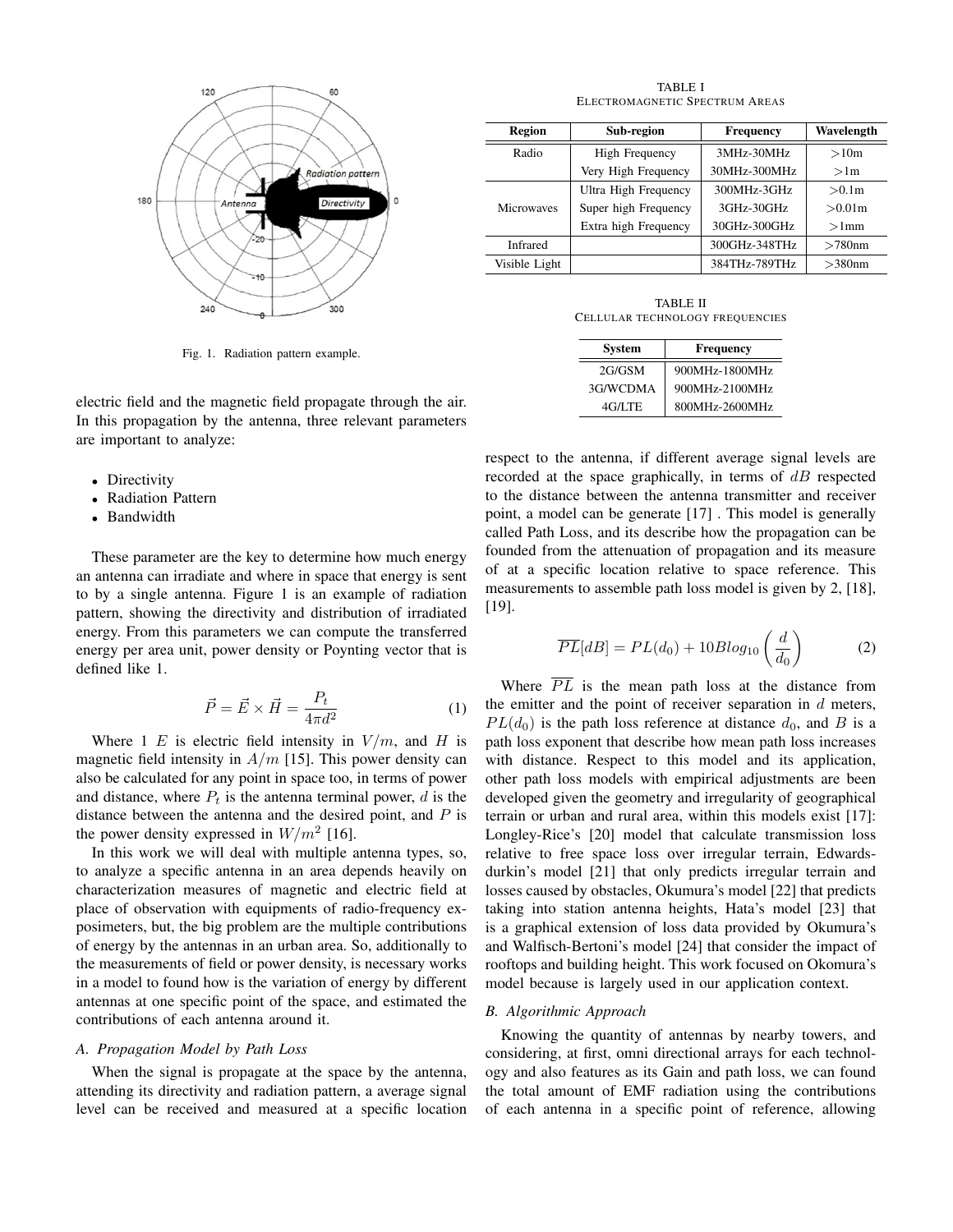

Fig. 2. Example of a pollution map. In this case a Corrosion index for Bogota´ [26]

estimated the level of field o power density on it. So, then after it will be corroborate the measurements on the point of reference with calibrate exposimeters. With this information, RADMAP will be able to compare with the standards and recommendations and feed the graphical computational application visualization of EMF pollution.

# III. REGULATORY COMPONENT

This work is focused on cellular antenna base stations, radiation sources of electromagnetic waves. To obtain the exposition level values, we use commercial instruments or exposimeter devices, to verify the maximum levels accepted by norms and international rules, and to analyzing this values of power density using computed path loss model and physical measurements, at proximities of cellular antenna base stations. So, is important to analyze the results against reference regulatory manuals; in this sense IEEE C95.1-1991 (IEEE standard for safety levels with respect to human exposure to radio frequency electromagnetic fields, 3kHz to 300GHz) [12] and norms of the ICNIRP such as 1999/519/CE [25]. Attending to this standards, our work is focused in validating power density inside accepted limits of maximum exposition.

Table I shows the main areas of the electromagnetic spectrum. However, cellular base stations only cover the microwave range, as shown in table II. Any cellular base station comprises one or more antennas that concentrate their emissions to frontal-horizontal directions from its structure, and low emissions to all other directions, as in figure 1, constructing an array of electromagnetic sources.



Fig. 3. Field Measurement Protocol

#### IV. MEASUREMENT COMPONENT

#### *A. Measurement Technology and Tools*

The measure component is key to validate the mathematical path loss model and adjust own parameters. For each tower of antennas, we must find the path loss model, to be able to estimate a good first solution for power density. In this point we will count with different commercial devices to measure quantities of field or density power like: EME-140, EME SPY 200, EME SPY 120 and ESM-140 which have been tested, certified and used in other works [27], [5] of radio frequency or electromagnetic field exposure.

#### *B. Field Measurement Protocol and Feeding Model*

In order to initiate analyze the contributions of propagation and its measurement process, we will use the following protocol:

- 1) Identify valid areas for measurement of power density. These areas are close to sources base-stations antennas, to ensure initials conditions.
- 2) Identify directions of radiations and quantity of antennas by towers respect to a reference point of study.
- 3) Identify specific key hours for measuring relevant fluctuations during the day.
- 4) Ensure the availability of measuring and recording instruments.
- 5) Implement and programing the geographical towers in the computational application and prepare the model of path loss.

#### V. COMPUTATIONAL COMPONENT

The first RADMAP Project product is an electromagnetic exposure 2D map, implemented as a web and mobile Application.This application will show a color mesh of geolocation points. An example of this kind of pollution map can be seen in Figure 2, and also in the on line Bogotá air pollution index<sup>1</sup>.

<sup>1</sup>http://aqicn.org/map/colombia/bogota/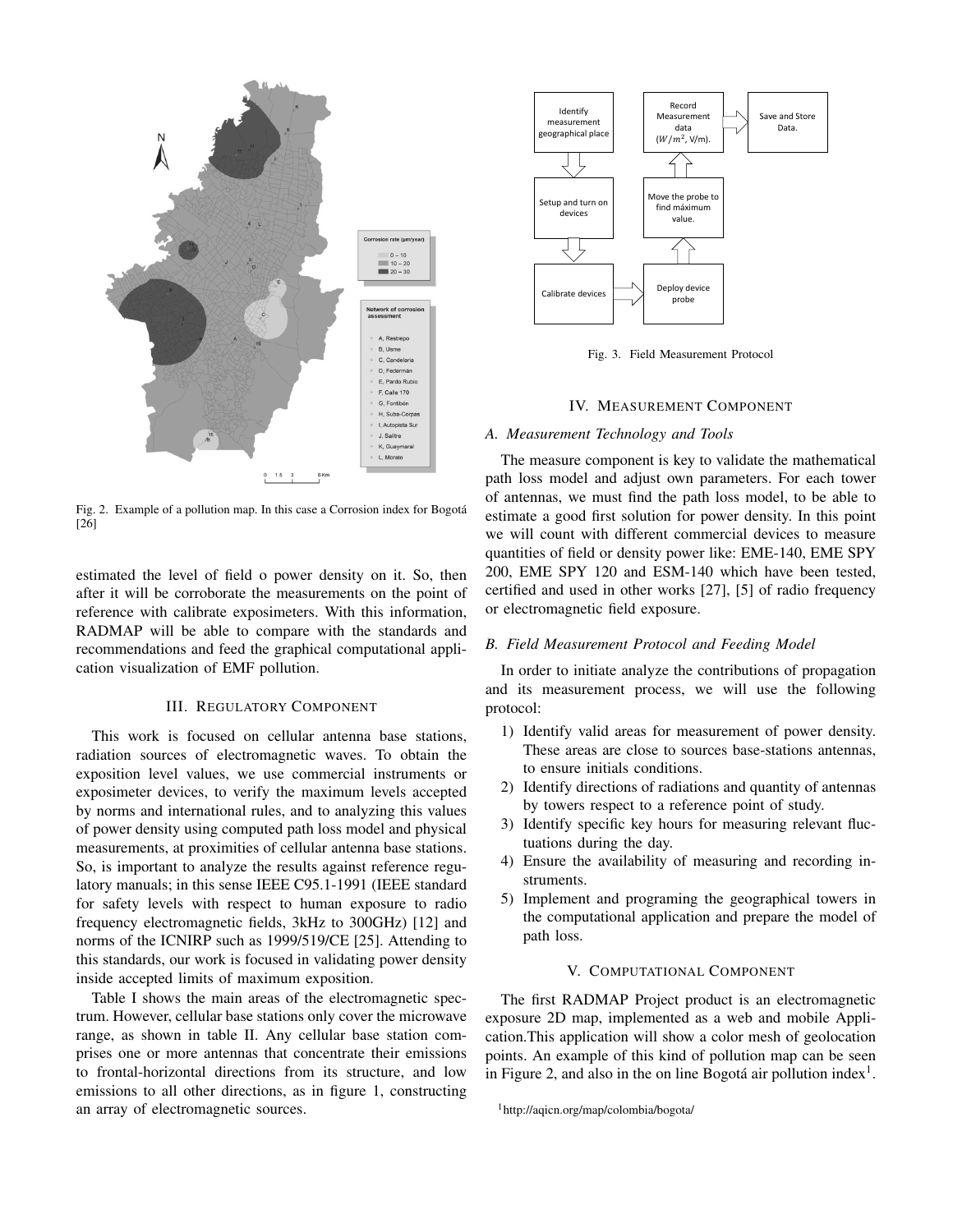

Fig. 4. RADMAP System Client-Server Configuration.

# *A. Functional Generalities*

The main functionalities of the RADMAP System are the following:

- 1) Mobile and Desktop: The map is an application for the web and mobile devices.
- 2) Graphical User Interface: It's a graphical tool. While delivering a number of technical calculations, it also shows that information in an easy to understand graphical way. This is important in order to achieve impact on the user. Basic Things like zooming, navigation and graphic data input is considered.
- 3) Interactive: It's an interactive application. It allows filtering of specific information for any point of the map. For instance, select frequencies and geographic points, adding new sources and measures.
- 4) Configurable: The application can be configured in order to adapt to new data and new geographic areas and technologies.
- 5) Server Supported: The main process is executed by its dedicated calculation server, due to the massive amount of numeric data being processed.

#### *B. System Model*

When computing our massive amount of electromagnetic exposure points for a city map, and doing so on demand or in a background process scheme, those calculations should not be local. Therefore a client-server model is proposed, as in figure 4.

*1) Client:* The client side of the system (figure 4), is the user application implementation. Clients do not calculate the points of the map. Clients only request information calculated by the server, and provides geolocation information and allow the user to add several kinds of input, like new EMF sources or new measures for mathematical model adjust settings. This way the application can be user to visualize data, but also ask for new calculations in the server, whenever necessary.

*2) Server:* The Server side of the system (figure 4), is a dedicated calculation server. Even though the system can use

an on line available system to generate maps, the mathematical model calculation is based on raw EMF propagation exposure on each point of the map, so the use of a dedicated server is necessary in order to make web and mobile clients light and reliable. The server calculates the points, and maintains the EMF exposure map, but also can update the maps whenever a client send new EMF sources like new antennas, or new adjusting parameters for the mathematical model.

#### *C. Data Management*

The system has special features, which make its navigation usable: Online Access to a dedicated hosting under cloud computing technology and services, for instance Google Firebase for prototyping stage, and MySQL Server 5.5 databases will be implemented also. Application Service Glassfish 4.1 will be used in order to provide access to data, and Web services as Restful and Soap will be responsible for integrating applications consuming Resources of another application. Mobile Devices, responsible for consuming services and resources of the system.

## *D. User Interface*

For the implementation of the system and with the objective that the application has Usability and accessibility, we will consider environments: JEE, IONIC, HTML5, Android, Ireport and JSP, and as a means of communication between the System: Web App, Mobile App and End User.

# VI. METHODOLOGY

#### *A. Information Gathering*

In order to make all the mathematical model computation possible, RADMAP needs a large amount of data input regarding every relevant EMF source geolocation and characterization. This information can be obtained using public crowd sourced databases like OpenCellId [28], OpenSignal [29], RadioCells [30], CellMapper [31] and others. These provide free API access and services for developers. However, field work is also needed in order to achieve close to real accuracy. Colombian public institutions can provide regulatory information and enterprise antennas data, and more detailed antenna information will be obtained using on site visual inspection.

*1) Field Measurements:* A special case for information gathering and validation are on site EMF measurement. On the information gathering stage, measurement allow us to characterize antenna parameters like directivity and Power density, when no official information is available. On validation stage, EMF exposure are made so we can validate the mathematical model, and also adjust its parameters.

#### *B. Software Product Development*

From the product development stand point, international software standards will be used, which are flexible and sustainable, as Scrum [32], [33] and [34]. Scrum allow us to work in cycles of iterative development. The first version will have basic working functionalities and in every new iteration new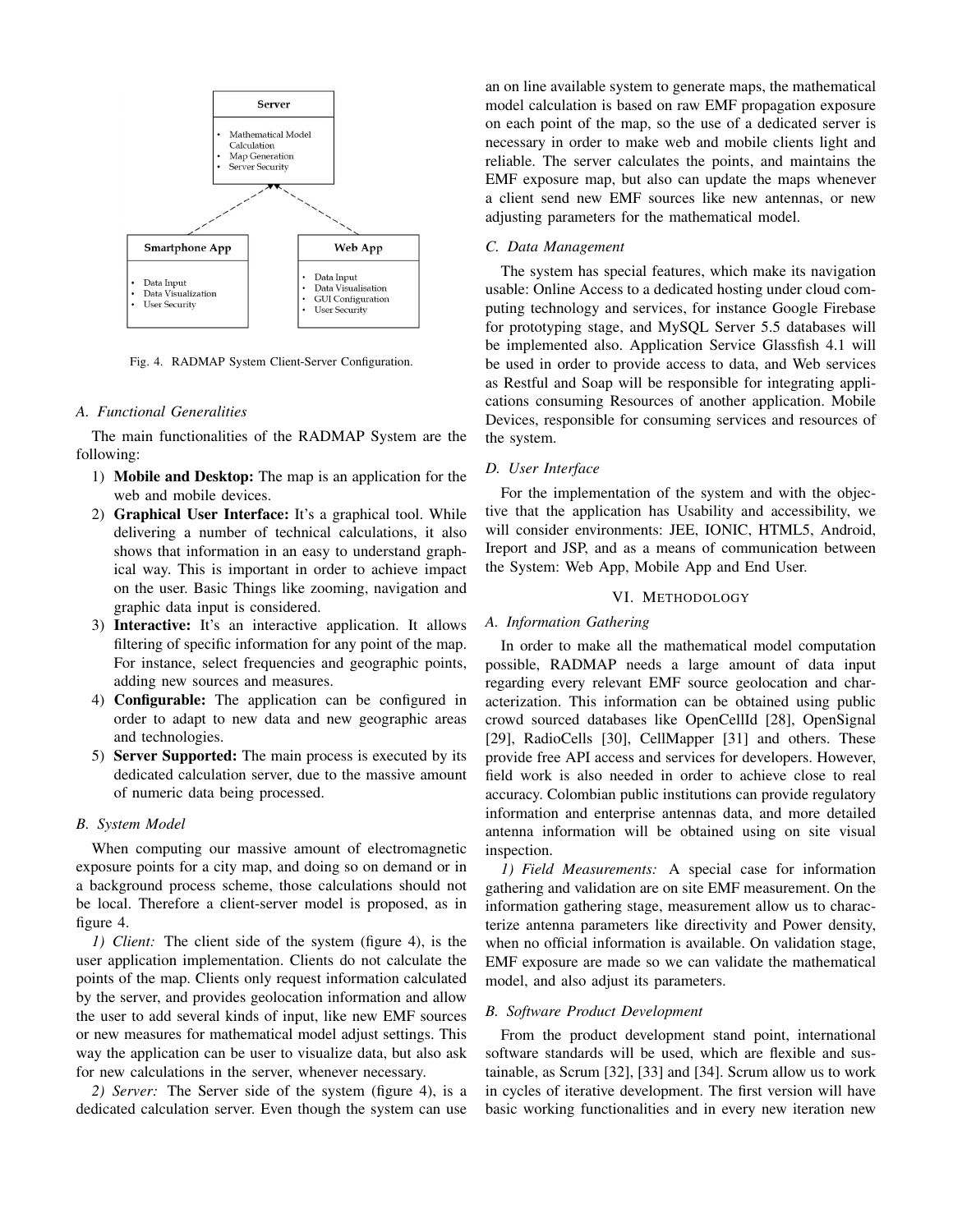ones shall be added. Nevertheless, fixed development stages as requirement analysis, product launch and others will be fulfilled.

### VII. CONCLUSION

In this work we have outlined a detailed proposal for a Mathematical model based electromagnetic field exposure Map tool called RADMAP, emphasizing that field measurements will be used to feed the model algorithm and benefits its accuracy and adaptation. The multidisciplinary team have taken into account epidemiological and regulatory impact to define the objectives, and a serious review of current state of related issues and possibilities have been performed, resulting on the selection of theoretical techniques, development tools and appropriated methodologies. Given the resulting study and proposal, we consider it is feasible as a low cost development and relevant. Finally, the aim of this article is to gain traction in the Colombian academic community, about the necessity of a complete platform development of this kind of low cost tool as a permanent and independent effort in order to contributing effectively to public institutions and the progress of social impact technology in Colombia.

#### **REFERENCES**

- [1] M. Röösli, P. Frei, E. Mohler, and K. Hug, "Systematic review on the health effects of exposure to radiofrequency electromagnetic fields from mobile phone base stations," *Bulletin of the World Health Organization*, vol. 88, no. 12, pp. 887–896, 2010.
- [2] B. R.-M. Patricia Bielsa-Fernández, "Asociación entre las radiaciones de teléfonos móviles y el riesgo tumoral en personas adultas," *Gaceta Sanitaria*, no. 1426, 2017. [Online]. Available: https://www.researchgate.net/publication/316119517\_Asociacion\_ entre\_las\_radiaciones\_de\_telefonos\_moviles\_y\_el\_riesgo\_tumoral\_en\_ personas adultas
- [3] OMS, "OMS Campos electromagnéticos y salud pública: teléfonos móviles," 2014. [Online]. Available: http://www.who.int/mediacentre/ factsheets/fs193/es/
- [4] O. Fratu, A. Martian, R. Craciunescu, A. Vulpe, S. Halunga, Z. Zaharis, P. Lazaridis, and S. Kasampalis, "Comparative study of Radio Mobile and ICS Telecom propagation prediction models for DVB-T," in *IEEE International Symposium on Broadband Multimedia Systems and Broadcasting, BMSB*, vol. 2015-Augus, 2015.
- [5] J. Gonzalez-Rubio, A. Najera, and E. Arribas, "Comprehensive personal RF-EMF exposure map and its potential use in epidemiological studies," *Environmental Research*, vol. 149, pp. 105–112, 2016.
- [6] C. Rodríguez, C. Forero, and H. Boada, "Electromagnetic Field Measurement Method to Generate Radiation Map," in *Proceedings of the 2012 IEEE Colombian Communications Conference (COLCOM)*. Cali, Colombia: IEEE, 2012. [Online]. Available: http://ieeexplore.ieee. org/document/6233672/
- [7] J. F. B. Bolte and T. Eikelboom, "Personal radiofrequency electromagnetic field measurements in the Netherlands: Exposure level and variability for everyday activities, times of day and types of area," *Environment International*, vol. 48, pp. 133–142, 2012.
- [8] World Health Organization, "Global Health Observatory data repository: Existence of standards Data by country," 2014. [Online]. Available: http://gamapserver.who.int/gho/interactive\_charts/ phe/emf standards/atlas.html
- [9] Agencia Nacional del Espectro, "Sistema Nacional de Monitoreo de Campos Electromagnéticos," 2013. [Online]. Available: https: //sites.google.com/a/ane.gov.co/snm/project-definition
- [10] Agencia Nacional del Espectro Grupo EMC-UN, "Herramienta para la predicción y gestión del espectro radioeléctrico en entornos urbanos," Asociación Nacional del Espectro, Bogotá, Tech. Rep., 2016. [Online]. Available: http://www.ane.gov.co/images/ ArchivosDescargables/Estudios/2016/Proyecto ANE UNAL 2016.pdf
- [11] IEEE Standards Coordinating Committee 28, *IEEE C95. 1-1992: IEEE Standard for Safety Levels with Respect to Human Exposure to Radio Frequency Electromagnetic Fields, 3 kHz to 300 GHz*. IET, 2006, vol. 2005, no. April.
- [12] IEEE C95.1-2005, "IEEE Standard for Safety Levels With Respect to Human Exposure to Radio Frequency Electromagnetic Fields, 3 kHz to 300 GHz," pp. 1–238, 2006.
- [13] Telecommunication Standardization Sector of ITU, "K.52 : Guidance on complying with limits for human exposure to electromagnetic fields," *Series K: Protection Against Interference*, 2017. [Online]. Available: https://www.itu.int/rec/T-REC-K.52-201612-I/en
- [14] ——, "K.83 : Monitoring of electromagnetic field levels," *Series K: Protection Against Interference*, 2011. [Online]. Available: https: //www.itu.int/rec/T-REC-K.83-201103-I/en
- [15] C. E. Balanis, "Antenna Theory: Analysis and Design, 3rd Edition - Constantine A. Balanis," p. 1136, 2005. [Online]. Available: http://eu.wiley.com/WileyCDA/WileyTitle/productCd-047166782X.html
- [16] Michel Daoud Yacoub, *Foundations of Mobile Radio Engineering*, CRC Press, Ed. Boca Raton: CRC Press, 1993.
- [17] T. S. Rappaport, "The wireless revolution," *IEEE Communications Magazine*, pp. 52–71, 1991. [Online]. Available: http://ieeexplore.ieee. org/abstract/document/109666/
- [18] T. S. Rappaport and S. Sandhu, "Radio-Wave Propagation for Emerging Wireless Personal-Communication Systems," *IEEE Antennas and Propagation Magazine*, vol. 36, no. 5, pp. 14–24, 1994.
- [19] S. Y. Seidel and T. S. Rappaport, "Site-Specific Propagation Prediction for Wireless In-Building Personal Communication System Design," *IEEE Transactions on Vehicular Technology*, vol. 43, no. 4, pp. 879–891, 1994.
- [20] A. G. L. Rice and P.L., "Prediction of Tropospheric Radio Transmission Loss Over Irregular Terrain, A Computer Method," INSTITUTE FOR TELECOMMUNICATION SCIENCES, Boulder, Colorado, Tech. Rep., 1968. [Online]. Available: http://www.dtic.mil/dtic/tr/fulltext/u2/676874. pdf
- [21] J. D. R. Edwards, "Computer Prediction of Service Areas for V.H.F. Mobile Radio Networks," in *Proceedings of the Institution of Electrical Engineers*, IEEE, Ed. IET, 1969, pp. 1493–1500. [Online]. Available: http://ieeexplore.ieee.org/document/5249517/
- [22] Y. Okumura, E. Ohmori, T. Kawano, and K. Fukuda, "Field strength and its variability in VHF and UHF land-mobile radio service." *Review of the Electrical Communication Laboratory*, vol. 16, no. 9, pp. 825–73, 1968.
- [23] M. Hata, "Empirical Formula for Propagation Loss in Land Mobile Radio Services," *IEEE Transactions on Vehicular Technology*, vol. VT-29, no. 3, p. 31725, 1980.
- [24] J. Walfisch and H. L. Bertoni, "A Theoretical Model of UHF Propagation in Urban Environments," *IEEE Transactions on Antennas and Propagation*, vol. 36, no. 12, pp. 1788–1796, 1988.
- [25] C. Recommendation, "COUNCIL RECOMMENDATION of 12 July 1999 on the limitation of exposure of the general public to electromagnetic fields (0 Hz to 300 GHz)," THE COUNCIL OF THE EUROPEAN UNION, Tech. Rep., 1999. [Online]. Available: http://ec.europa.eu/health//sites/health/files/electromagnetic fields/docs/bipro\_staffpaper\_en.pdf
- [26] E. A. H. G. John Fredy Ríos Rojas, Diego Escobar Ocampo and C. E. A. Posada, "Atmospheric corrosivity in Bogota as a very high-altitude metropolis questions international standards," *DYNA*, vol. 82, no. 190, pp. 128–137, 2015. [Online]. Available: http://www.scielo.org.co/pdf/dyna/v82n190/v82n190a16.pdf
- [27] M. Röösli, P. Frei, E. Mohler, C. Braun-Fahrländer, A. Bürgi, J. Fröhlich, G. Neubauer, G. Theis, M. Egger, M. Roosli, C. Braun-Fahrlander, A. Burgi, and J. Frohlich, "Statistical analysis of personal radiofrequency electromagnetic field measurements with nondetects," *Bioelectromagnetics*, vol. 29, no. 6, pp. 471–478, 2008. [Online]. Available: http://boris.unibe.ch/27785/%5Cnhttp://www.ncbi. nlm.nih.gov/pubmed/18421711
- [28] Unwired Labs, "OpenCellId." [Online]. Available: http://www. opencellid.org/
- [29] OpenSignal, "OpenSignal." [Online]. Available: http://www.opensignal. com/
- [30] OpenBMap, "RadioCells." [Online]. Available: https://www.radiocells. org/
- [31] CellMapper, "Cell Mapper." [Online]. Available: https://www. cellmapper.net